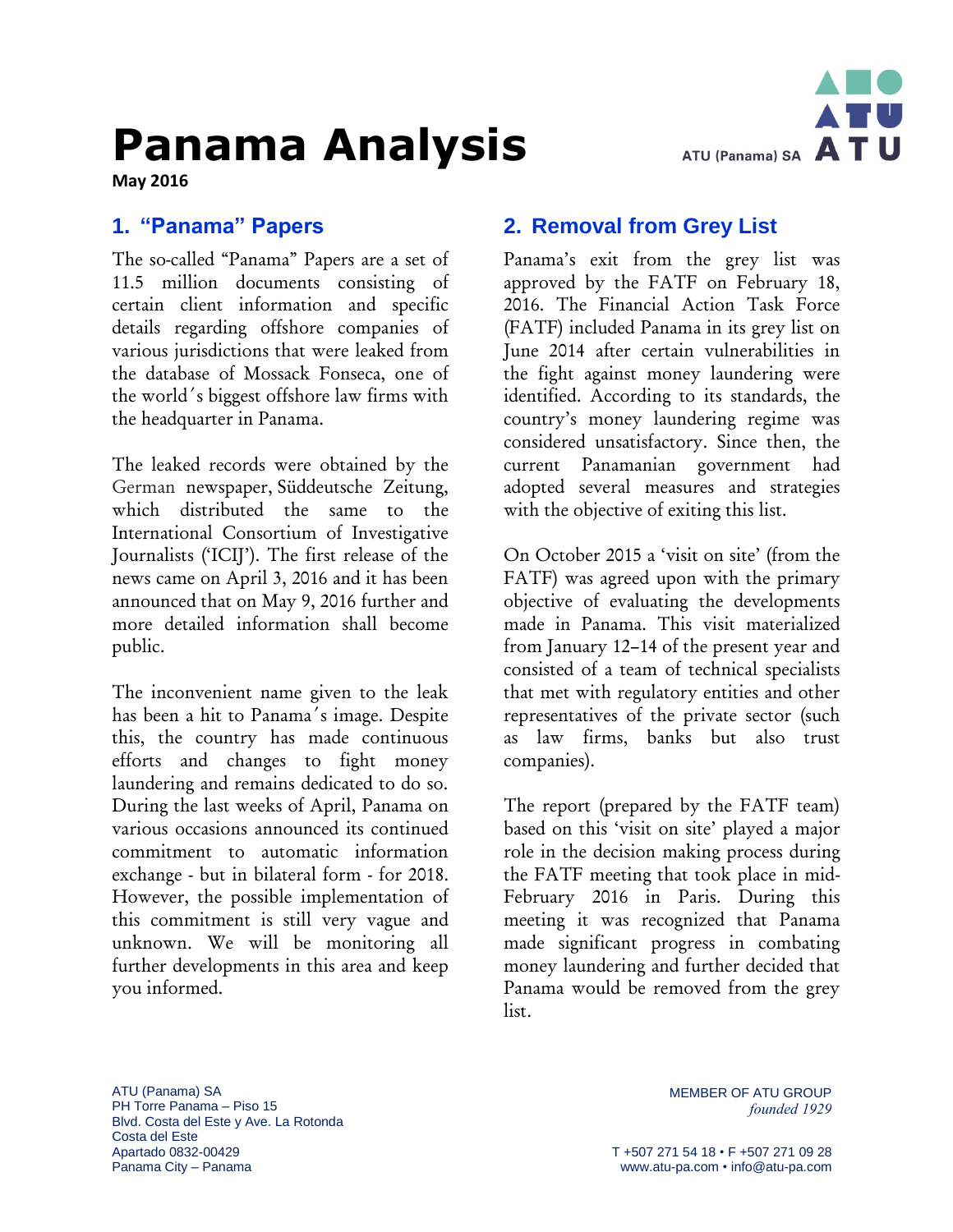## **3. Panama and FATCA**

The Intergovernmental Agreement ('IGA') in respect to FATCA was signed on April 27, 2016 between the U.S. and Panama. The implementation of the same was originally scheduled for September 2015 but the Ministry of Economy and Finance ('MEF') and the U.S. Department of Treasury had agreed to postpone it for one year as the negotiations of the IGA had not been finalized at the time.

The General Directorate of Revenue ('DGI') together with its U.S. counterpart will be defining the guidelines that should be applied in order to comply with the recently signed agreement. The exchange that corresponds to FATCA will be done between the DGI and the U.S. Internal Revenue Service ('IRS').

## **4. Treaties & Agreements**

#### **4.1 Free Trade Agreements (FTAs)**

In our previous report, we discussed that the negotiations for an FTA between Panama and Israel were well advanced. A fourth round of negotiations concluded towards the end of November 2015 and both parties finally reached an agreement.

A preliminary document stipulating the initial conditions was drafted between the teams of each government. It represents the first FTA of the country with a Middle East Nation as Panama currently explores the potential of this region (see also point 4.4).

An FTA between South Korea and six Central American countries (Panama, Guatemala, Nicaragua, El Salvador, Honduras, Costa Rica) as a whole -

organized in the Secretariat for Central American Economic Integration ('SIECA') - seems to be heading in the right direction. A third round of negotiations concluded on February 26<sup>th</sup> 2016. This would mark the first time that SIECA as a group establishes an FTA with another country and the first time that South Korea establishes an FTA with Central America.

#### **4.2 Double Tax Treaties (DTTs)**

The number of negotiated DTTs remains at 20. Panama has negotiated DTTs with the following countries:

| Mexico         | Spain      |
|----------------|------------|
| South Korea    | Singapore  |
| Italy          | Qatar      |
| Ireland        | Israel     |
| Belgium        | Portugal   |
| Czech Republic | Bahrain    |
| Barbados       | Luxembourg |
| Netherlands    | France     |
| U.A.E.         | U.K.       |
| Austria        | Vietnam    |

At the moment, 15 DTTs are in effect. These are the DTTs with Mexico, Barbados, Spain, Qatar, Luxembourg, Holland, Singapore, France, South Korea, Portugal, Ireland, Czech Republic, U.A.E., U.K., and Israel.

#### **4.3 Tax Information Exchange Agreements (TIEAs)**

Since our last report, the situation remained unchanged. Panama has signed nine (9) TIEAs, namely with the U.S., Canada and the Nordic Countries.

The only TIEA which has not been ratified by both countries and is currently not in force is the one with Denmark. All the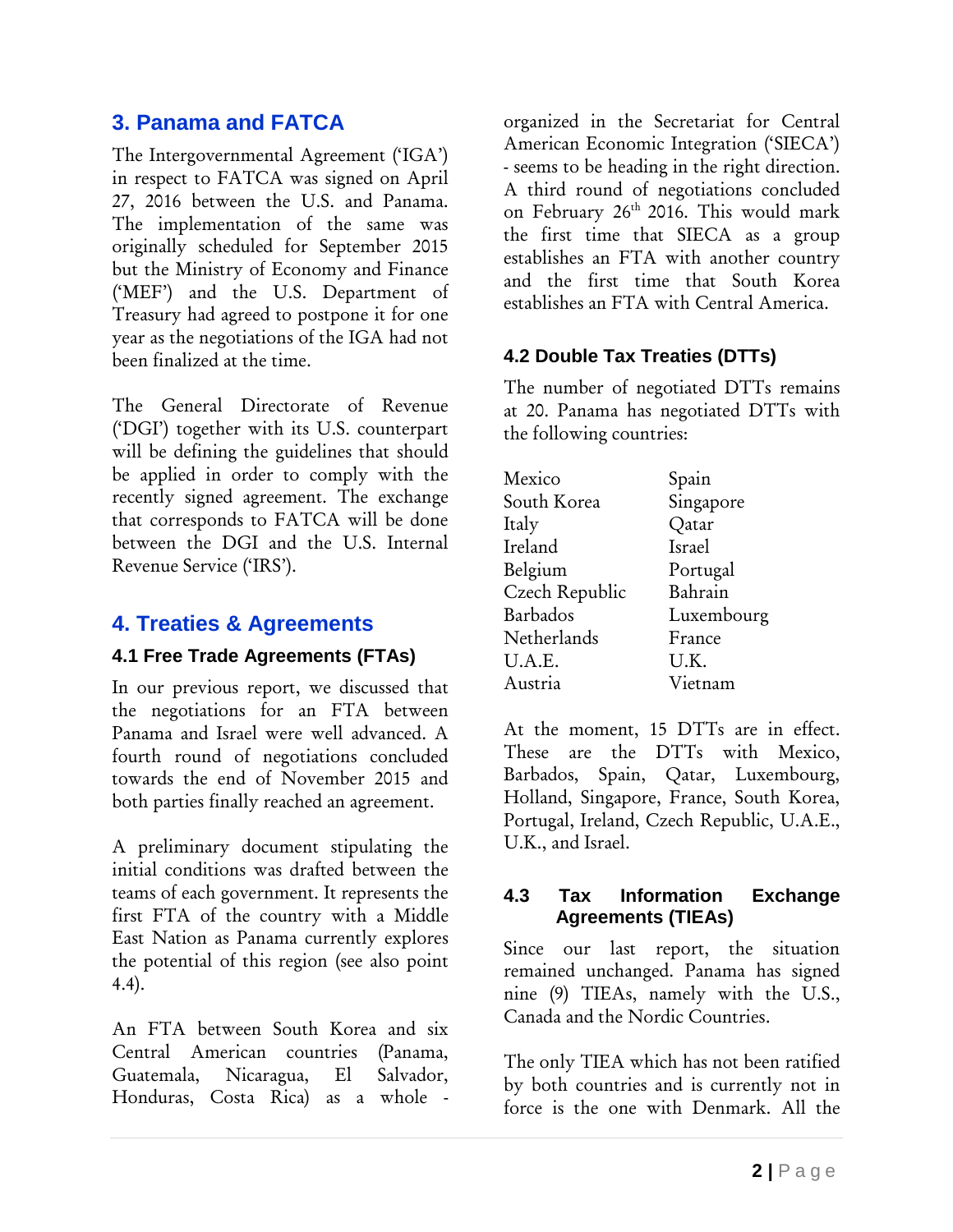remaining eight (8) are currently being enforced (U.S., Iceland, Canada, Finland, Norway, Sweden, Greenland, and Faroe Islands).

#### **4.4 International Relations**

Panama is working on expanding its relations with the United Arab Emirates (UAE). A Joint Committee on Cooperation was set up by Panamanian Vice President and UAE's Minister of Foreign Affairs during his visit to Panama. This committee will promote programs of interest for both countries and it will set the base for various future projects, taking into consideration the opportunities which the new direct flight of Emirates Airlines between Panama and Dubai will be establishing.

Furthermore, Panama is currently evaluating commercial possibilities in West Africa as well. There is a reported interest to establish a Panamanian embassy in Ghana. The same would act as a gateway to the entire western region of Africa opening the door for new trade opportunities.

# **5. Economy**

The economic situation in the Central American country remains rock solid as it keeps enjoying a stable environment defined by sustainable and steady growth.

According to numbers from the International Monetary Fund (IMF), Panama closed 2015 with an economic growth of 6% leading Latin America, Central America and the Caribbean. It is expected that Panama continues to lead the region since the economic growth for the present year is projected at 6.2%.

Several infrastructure projects announced earlier this year will be contributing to this projection. Among them we have: The Metro expansion (project envisions 8 new lines for 2040), the construction of a new bridge over the Panama Canal connecting the city with the Western Canal area (which will be of importance for the future Line 3 of the Metro system), the expansion of the main highway that connects the city with the Western part of Panama, and resuming a number of projects that were initiated during the previous administration but had been placed on hold.

One of the most interesting in this category is the construction of the new convention center which had been 'abandoned' since December 2014 due to legal and financial problems that the construction consortium in charge faced. Approximately 33% of the work had been completed at the time. Since then, many sectors that would benefit from this new convention center have been urging the authorities to reactivate the project. The Hotel Industry in particular pointed out that with this project 'on hold' Panama was becoming less competitive in the tourism sector which connects to conventions and congregations.

On February 18, 2016, the Tourism Authority of Panama ('ATP') finally announced that the construction of the new convention center would be resumed and it is expected to be ready in two years from now. They acknowledged that the current convention center (ATLAPA) is outdated and has fallen short on many occasions with its approximate capacity of 10'500 persons.